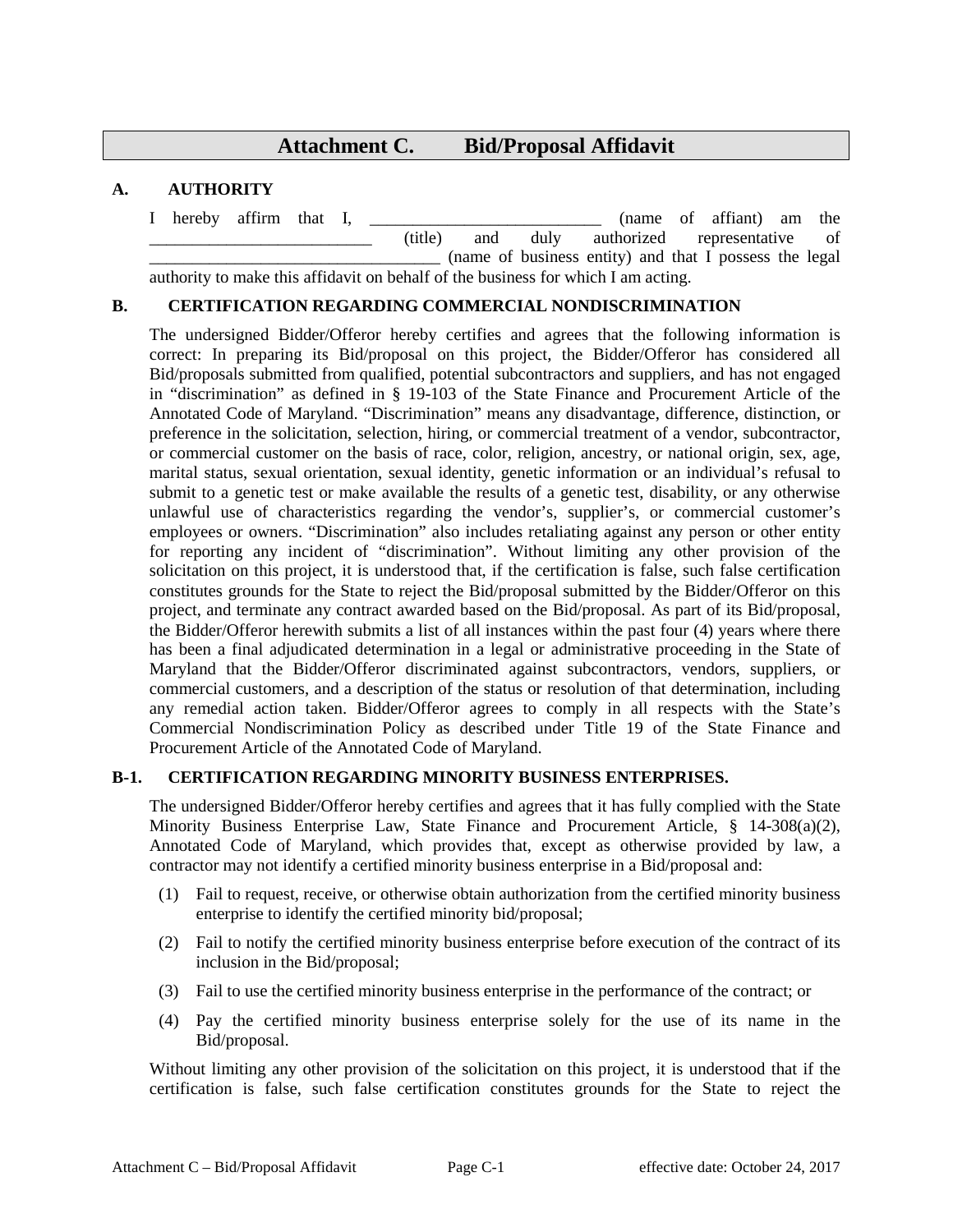Bid/proposal submitted by the Bidder/Offeror on this project, and terminate any contract awarded based on the Bid/proposal.

# **B-2. CERTIFICATION REGARDING VETERAN-OWNED SMALL BUSINESS ENTERPRISES.**

The undersigned Bidder/Offeror hereby certifies and agrees that it has fully complied with the State veteran-owned small business enterprise law, State Finance and Procurement Article, § 14-605, Annotated Code of Maryland, which provides that a person may not:

- (1) Knowingly and with intent to defraud, fraudulently obtain, attempt to obtain, or aid another person in fraudulently obtaining or attempting to obtain public money, procurement contracts, or funds expended under a procurement contract to which the person is not entitled under this title;
- (2) Knowingly and with intent to defraud, fraudulently represent participation of a veteran-owned small business enterprise in order to obtain or retain a Bid/proposal preference or a procurement contract;
- (3) Willfully and knowingly make or subscribe to any statement, declaration, or other document that is fraudulent or false as to any material matter, whether or not that falsity or fraud is committed with the knowledge or consent of the person authorized or required to present the declaration, statement, or document;
- (4) Willfully and knowingly aid, assist in, procure, counsel, or advise the preparation or presentation of a declaration, statement, or other document that is fraudulent or false as to any material matter, regardless of whether that falsity or fraud is committed with the knowledge or consent of the person authorized or required to present the declaration, statement, or document;
- (5) Willfully and knowingly fail to file any declaration or notice with the unit that is required by COMAR 21.11.13; or
- (6) Establish, knowingly aid in the establishment of, or exercise control over a business found to have violated a provision of  $\S$  B-2(1) -(5) of this regulation.

## **C. AFFIRMATION REGARDING BRIBERY CONVICTIONS**

\_\_\_\_\_\_\_\_\_\_\_\_\_\_\_\_\_\_\_\_\_\_\_\_\_\_\_\_\_\_\_\_\_\_\_\_\_\_\_\_\_\_\_\_\_\_\_\_\_\_\_\_\_\_\_\_\_\_\_\_ \_\_\_\_\_\_\_\_\_\_\_\_\_\_\_\_\_\_\_\_\_\_\_\_\_\_\_\_\_\_\_\_\_\_\_\_\_\_\_\_\_\_\_\_\_\_\_\_\_\_\_\_\_\_\_\_\_\_\_\_

### I FURTHER AFFIRM THAT:

Neither I, nor to the best of my knowledge, information, and belief, the above business (as is defined in Section 16-101(b) of the State Finance and Procurement Article of the Annotated Code of Maryland), or any of its officers, directors, partners, controlling stockholders, or any of its employees directly involved in the business's contracting activities including obtaining or performing contracts with public bodies has been convicted of, or has had probation before judgment imposed pursuant to Criminal Procedure Article, § 6-220, Annotated Code of Maryland, or has pleaded nolo contendere to a charge of, bribery, attempted bribery, or conspiracy to bribe in violation of Maryland law, or of the law of any other state or federal law, except as follows (indicate the reasons why the affirmation cannot be given and list any conviction, plea, or imposition of probation before judgment with the date, court, official or administrative body, the sentence or disposition, the name(s) of person(s) involved, and their current positions and responsibilities with the business):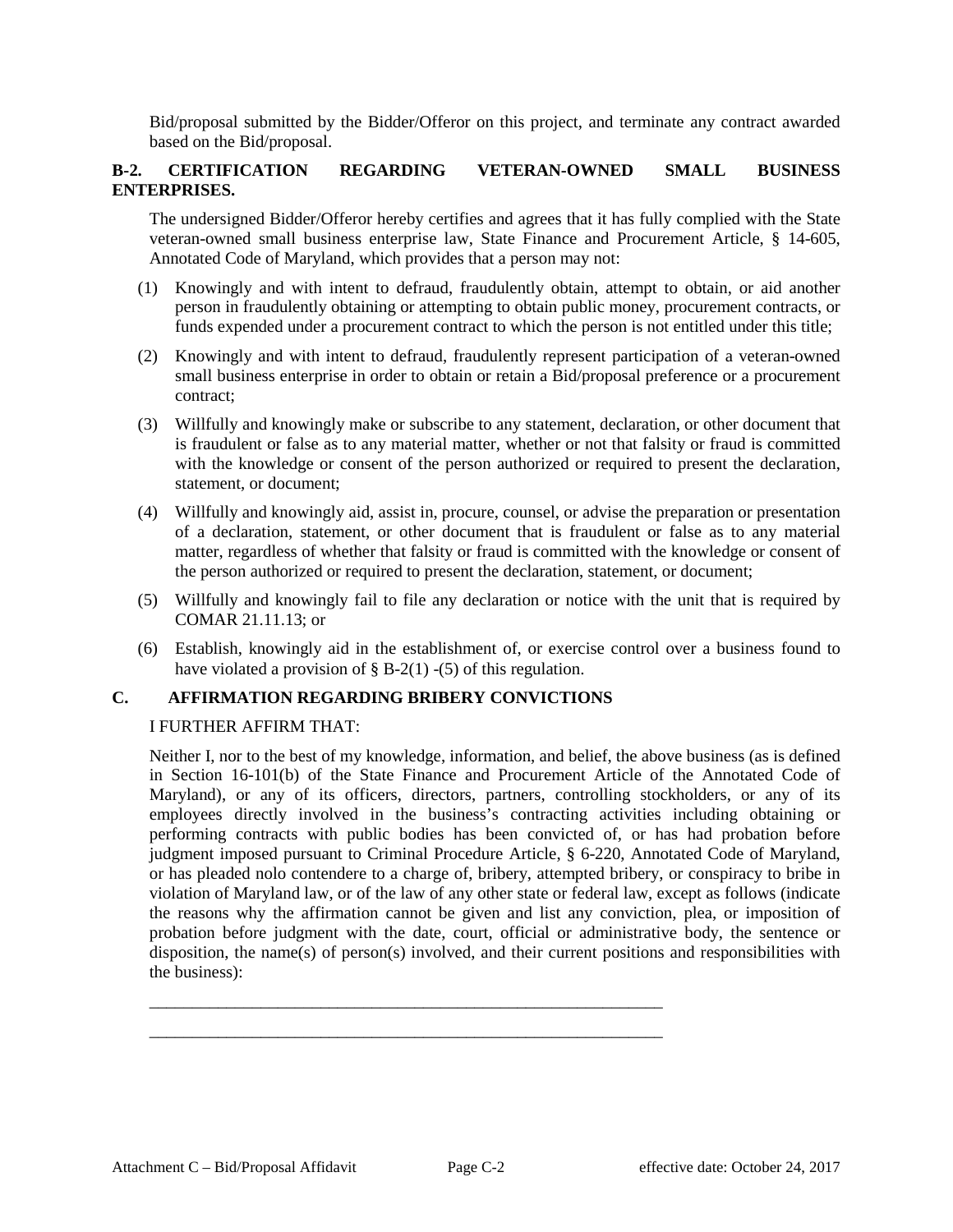#### **D. AFFIRMATION REGARDING OTHER CONVICTIONS**

#### I FURTHER AFFIRM THAT:

Neither I, nor to the best of my knowledge, information, and belief, the above business, or any of its officers, directors, partners, controlling stockholders, or any of its employees directly involved in the business's contracting activities including obtaining or performing contracts with public bodies, has:

- (1) Been convicted under state or federal statute of:
	- (a) A criminal offense incident to obtaining, attempting to obtain, or performing a public or private contract; or
	- (b) Fraud, embezzlement, theft, forgery, falsification or destruction of records or receiving stolen property;
- (2) Been convicted of any criminal violation of a state or federal antitrust statute;
- (3) Been convicted under the provisions of Title 18 of the United States Code for violation of the Racketeer Influenced and Corrupt Organization Act, 18 U.S.C. § 1961 et seq., or the Mail Fraud Act, 18 U.S.C. § 1341 et seq., for acts in connection with the submission of Bids/Proposals for a public or private contract;
- (4) Been convicted of a violation of the State Minority Business Enterprise Law, § 14-308 of the State Finance and Procurement Article of the Annotated Code of Maryland;
- (5) Been convicted of a violation of § 11-205.1 of the State Finance and Procurement Article of the Annotated Code of Maryland;
- (6) Been convicted of conspiracy to commit any act or omission that would constitute grounds for conviction or liability under any law or statute described in subsections (1)— (5) above;
- (7) Been found civilly liable under a state or federal antitrust statute for acts or omissions in connection with the submission of Bids/Proposals for a public or private contract;
- (8) Been found in a final adjudicated decision to have violated the Commercial Nondiscrimination Policy under Title 19 of the State Finance and Procurement Article of the Annotated Code of Maryland with regard to a public or private contract;
- (9) Been convicted of a violation of one or more of the following provisions of the Internal Revenue Code:
	- (a) §7201, Attempt to Evade or Defeat Tax;
	- (b) §7203, Willful Failure to File Return, Supply Information, or Pay Tax,
	- (c) §7205, Fraudulent Withholding Exemption Certificate or Failure to Supply Information;
	- (d) §7206, Fraud and False Statements, or
	- (e) §7207 Fraudulent Returns, Statements, or Other Documents;
- (10) Been convicted of a violation of 18 U.S.C. §286 Conspiracy to Defraud the Government with Respect to Claims, 18 U.S.C. §287, False, Fictitious, or Fraudulent Claims, or 18 U.S.C. §371, Conspiracy to Defraud the United States;
- (11) Been convicted of a violation of the Tax-General Article, Title 13, Subtitle 7 or Subtitle 10, Annotated Code of Maryland;
- (12) Been found to have willfully or knowingly violated State Prevailing Wage Laws as provided in the State Finance and Procurement Article, Title 17, Subtitle 2, Annotated Code of Maryland, if: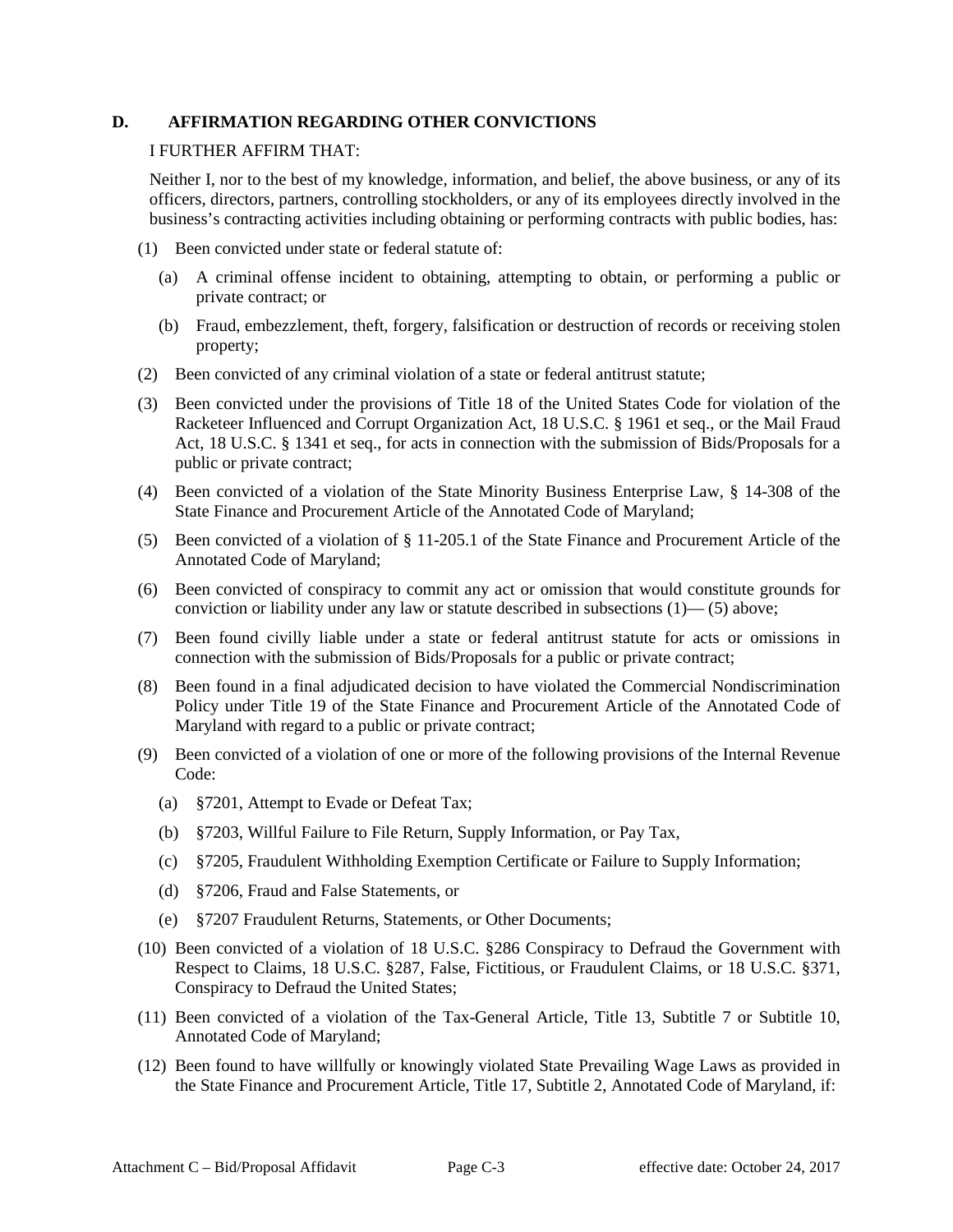- (a) A court:
	- (i) Made the finding; and
	- (ii) Decision became final; or
- (b) The finding was:
	- (i) Made in a contested case under the Maryland Administrative Procedure act; and
	- (ii) Not overturned on judicial review;
- (13) Been found to have willfully or knowingly violated State Living Wage Laws as provided in the State Finance and Procurement Article, Title 18, Annotated Code of Maryland, if:
	- (a) A court:
		- (i) Made the finding; and
		- (ii) Decision became final; or
	- (b) The finding was:
		- (i) Made in a contested case under the Maryland Administrative Procedure act; and
		- (ii) Not overturned on judicial review;
- (14) Been found to have willfully or knowingly violated the Labor and Employment Article, Title 3, Subtitles 3, 4, or 5, or Title 5, Annotated Code of Maryland, if:
	- (a) A court:
		- (i) Made the finding; and
		- (ii) Decision became final; or
	- (b) The finding was:
		- (i) Made in a contested case under the Maryland Administrative Procedure act; and
		- (ii) Not overturned on judicial review; or

\_\_\_\_\_\_\_\_\_\_\_\_\_\_\_\_\_\_\_\_\_\_\_\_\_\_\_\_\_\_\_\_\_\_\_\_\_\_\_\_\_\_\_\_\_\_\_\_\_\_\_\_\_\_\_\_\_\_\_\_

\_\_\_\_\_\_\_\_\_\_\_\_\_\_\_\_\_\_\_\_\_\_\_\_\_\_\_\_\_\_\_\_\_\_\_\_\_\_\_\_\_\_\_\_\_\_\_\_\_\_\_\_\_\_\_\_\_\_\_\_

(15) Admitted in writing or under oath, during the course of an official investigation or other proceedings, acts or omissions that would constitute grounds for conviction or liability under any law or statute described in §§ B and C and subsections  $D(1)$ —(14) above, except as follows (indicate reasons why the affirmations cannot be given, and list any conviction, plea, or imposition of probation before judgment with the date, court, official or administrative body, the sentence or disposition, the name(s) of the person(s) involved and their current positions and responsibilities with the business, and the status of any debarment):

### **E. AFFIRMATION REGARDING DEBARMENT**

### I FURTHER AFFIRM THAT:

Neither I, nor to the best of my knowledge, information, and belief, the above business, or any of its officers, directors, partners, controlling stockholders, or any of its employees directly involved in the business's contracting activities, including obtaining or performing contracts with public bodies, has ever been suspended or debarred (including being issued a limited denial of participation) by any public entity, except as follows (list each debarment or suspension providing the dates of the suspension or debarment, the name of the public entity and the status of the proceedings, the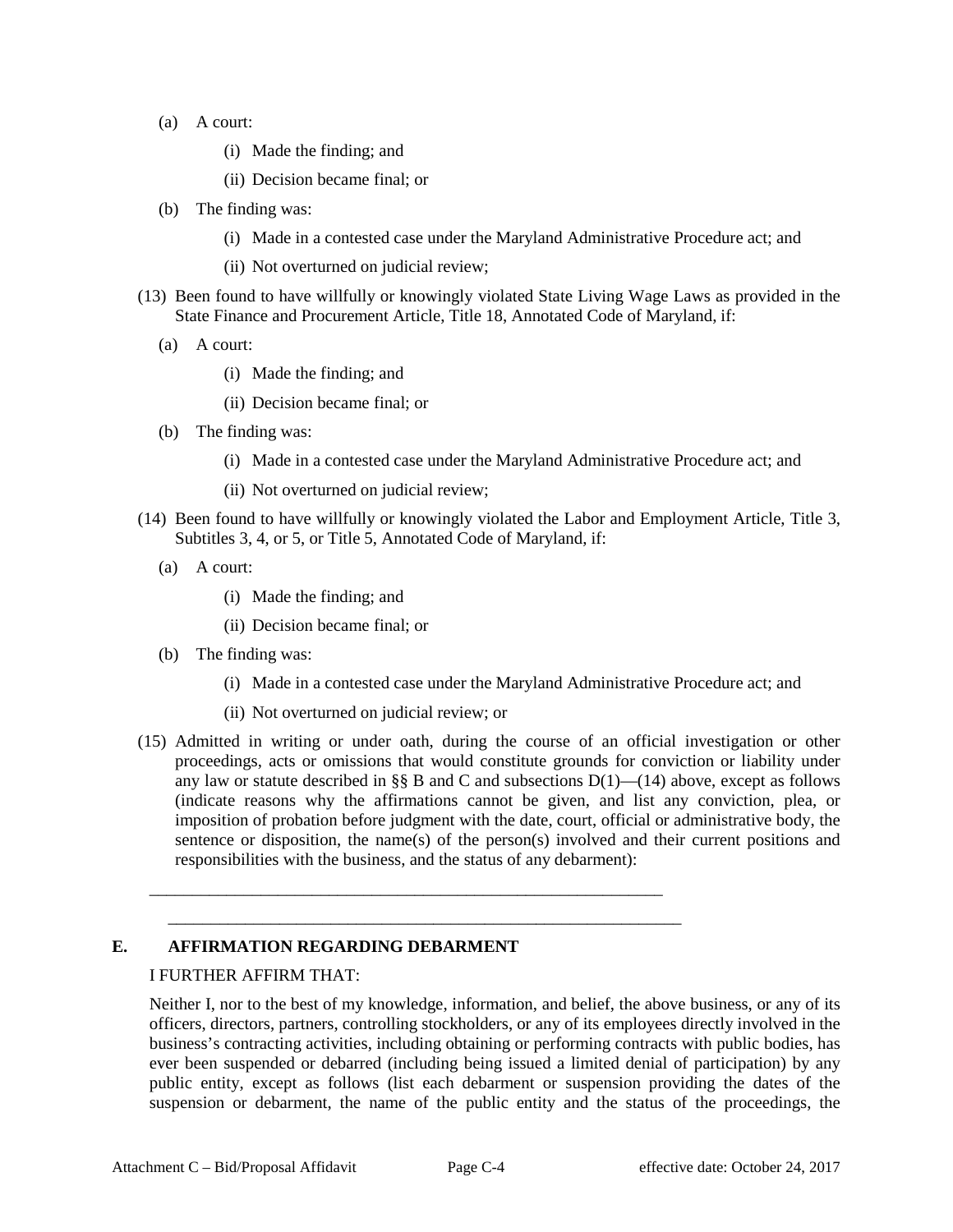name(s) of the person(s) involved and their current positions and responsibilities with the business, the grounds of the debarment or suspension, and the details of each person's involvement in any activity that formed the grounds of the debarment or suspension).

#### **F. AFFIRMATION REGARDING DEBARMENT OF RELATED ENTITIES**

\_\_\_\_\_\_\_\_\_\_\_\_\_\_\_\_\_\_\_\_\_\_\_\_\_\_\_\_\_\_\_\_\_\_\_\_\_\_\_\_\_\_\_\_\_\_\_\_\_\_\_\_\_\_\_\_\_\_\_\_ \_\_\_\_\_\_\_\_\_\_\_\_\_\_\_\_\_\_\_\_\_\_\_\_\_\_\_\_\_\_\_\_\_\_\_\_\_\_\_\_\_\_\_\_\_\_\_\_\_\_\_\_\_\_\_\_\_\_\_\_

\_\_\_\_\_\_\_\_\_\_\_\_\_\_\_\_\_\_\_\_\_\_\_\_\_\_\_\_\_\_\_\_\_\_\_\_\_\_\_\_\_\_\_\_\_\_\_\_\_\_\_\_\_\_\_\_\_\_\_\_ \_\_\_\_\_\_\_\_\_\_\_\_\_\_\_\_\_\_\_\_\_\_\_\_\_\_\_\_\_\_\_\_\_\_\_\_\_\_\_\_\_\_\_\_\_\_\_\_\_\_\_\_\_\_\_\_\_\_\_\_

I FURTHER AFFIRM THAT:

- (1) The business was not established and does not operate in a manner designed to evade the application of or defeat the purpose of debarment pursuant to Sections 16-101, et seq., of the State Finance and Procurement Article of the Annotated Code of Maryland; and
- (2) The business is not a successor, assignee, subsidiary, or affiliate of a suspended or debarred business, except as follows (you must indicate the reasons why the affirmations cannot be given without qualification):

# **G. SUBCONTRACT AFFIRMATION**

#### I FURTHER AFFIRM THAT:

Neither I, nor to the best of my knowledge, information, and belief, the above business, has knowingly entered into a contract with a public body under which a person debarred or suspended under Title 16 of the State Finance and Procurement Article of the Annotated Code of Maryland will provide, directly or indirectly, supplies, services, architectural services, construction related services, leases of real property, or construction.

### **H. AFFIRMATION REGARDING COLLUSION**

#### I FURTHER AFFIRM THAT:

Neither I, nor to the best of my knowledge, information, and belief, the above business has:

- (1) Agreed, conspired, connived, or colluded to produce a deceptive show of competition in the compilation of the accompanying Bid/proposal that is being submitted; or
- (2) In any manner, directly or indirectly, entered into any agreement of any kind to fix the Bid/proposal price of the Bidder/Offeror or of any competitor, or otherwise taken any action in restraint of free competitive bidding in connection with the contract for which the accompanying Bid/proposal is submitted.

### **I. CERTIFICATION OF TAX PAYMENT**

### I FURTHER AFFIRM THAT:

Except as validly contested, the business has paid, or has arranged for payment of, all taxes due the State of Maryland and has filed all required returns and reports with the Comptroller of the Treasury, State Department of Assessments and Taxation, and Department of Labor, Licensing, and Regulation, as applicable, and will have paid all withholding taxes due the State of Maryland prior to final settlement.

### **J. CONTINGENT FEES**

### I FURTHER AFFIRM THAT: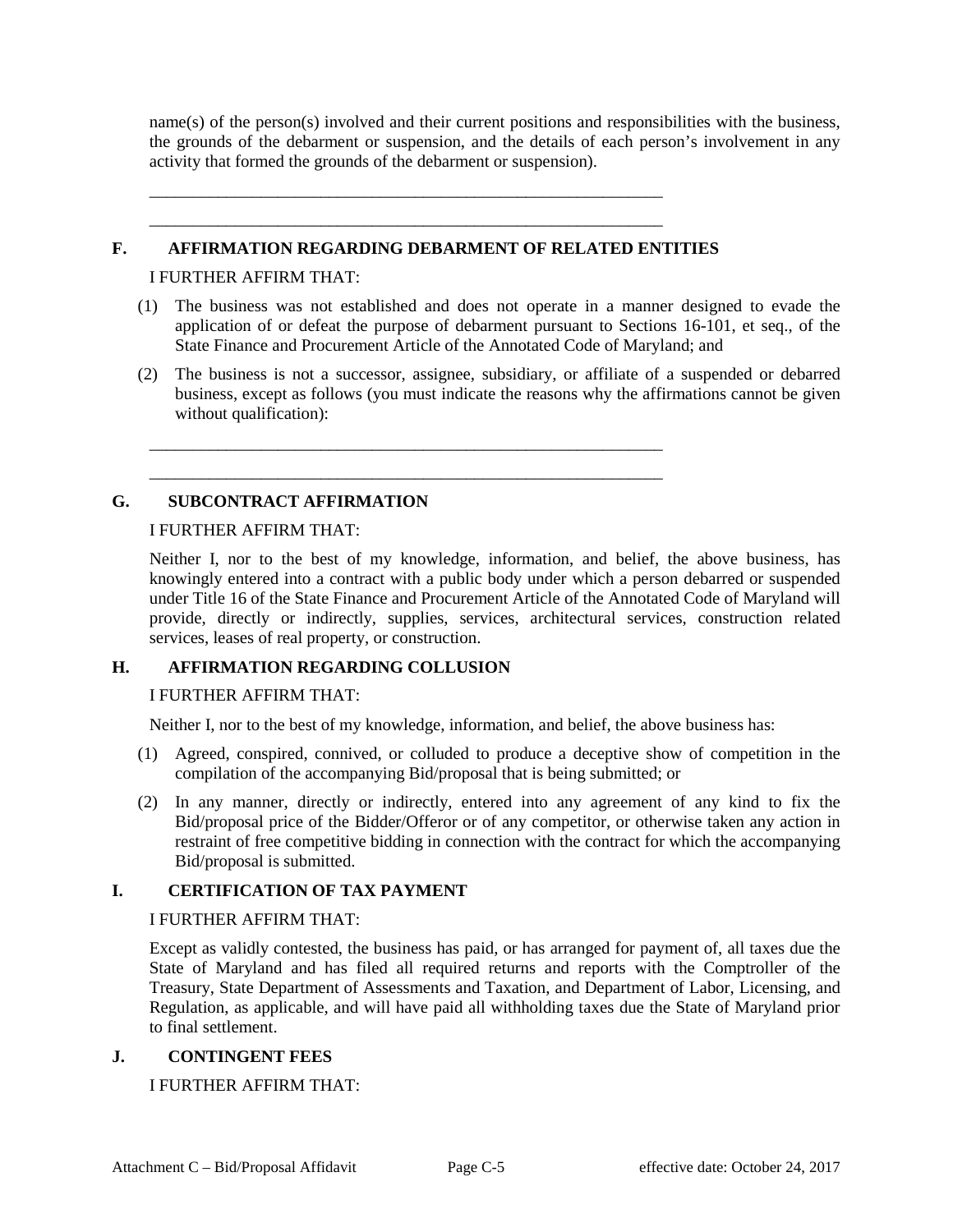The business has not employed or retained any person, partnership, corporation, or other entity, other than a bona fide employee, bona fide agent, bona fide salesperson, or commercial selling agency working for the business, to solicit or secure the Contract, and that the business has not paid or agreed to pay any person, partnership, corporation, or other entity, other than a bona fide employee, bona fide agent, bona fide salesperson, or commercial selling agency, any fee or any other consideration contingent on the making of the Contract.

### **K. CERTIFICATION REGARDING INVESTMENTS IN IRAN**

- (1) The undersigned certifies that, in accordance with State Finance and Procurement Article, §17- 705, Annotated Code of Maryland:
	- (a) It is not identified on the list created by the Board of Public Works as a person engaging in investment activities in Iran as described in State Finance and Procurement Article, §17-702, Annotated Code of Maryland; and
	- (b) It is not engaging in investment activities in Iran as described in State Finance and Procurement Article, §17-702, Annotated Code of Maryland.
- (2) The undersigned is unable to make the above certification regarding its investment activities in Iran due to the following activities:

# **L. CONFLICT MINERALS ORIGINATED IN THE DEMOCRATIC REPUBLIC OF CONGO (FOR SUPPLIES AND SERVICES CONTRACTS)**

# I FURTHER AFFIRM THAT:

The business has complied with the provisions of State Finance and Procurement Article, §14-413, Annotated Code of Maryland governing proper disclosure of certain information regarding conflict minerals originating in the Democratic Republic of Congo or its neighboring countries as required by federal law.

# **M. PROHIBITING DISCRIMINATORY BOYCOTTS OF ISRAEL**

\_\_\_\_\_\_\_\_\_\_\_\_\_\_\_\_\_\_\_\_\_\_\_\_\_\_\_\_\_\_\_\_\_\_\_\_\_\_\_\_\_\_\_\_\_\_\_\_\_\_\_\_\_\_\_\_\_\_\_\_ \_\_\_\_\_\_\_\_\_\_\_\_\_\_\_\_\_\_\_\_\_\_\_\_\_\_\_\_\_\_\_\_\_\_\_\_\_\_\_\_\_\_\_\_\_\_\_\_\_\_\_\_\_\_\_\_\_\_\_\_

# I FURTHER AFFIRM THAT:

In preparing its bid/proposal on this project, the Bidder/Offeror has considered all bid/proposals submitted from qualified, potential subcontractors and suppliers, and has not, in the solicitation, selection, or commercial treatment of any subcontractor, vendor, or supplier, refused to transact or terminated business activities, or taken other actions intended to limit commercial relations, with a person or entity on the basis of Israeli national origin, or residence or incorporation in Israel and its territories. The Bidder/Offeror also has not retaliated against any person or other entity for reporting such refusal, termination, or commercially limiting actions. Without limiting any other provision of the solicitation for bid/proposals for this project, it is understood and agreed that, if this certification is false, such false certification will constitute grounds for the State to reject the bid/proposal submitted by the Bidder/Offeror on this project, and terminate any contract awarded based on the bid/proposal.

# **N. I FURTHER AFFIRM THAT:**

Any claims of environmental attributes made relating to a product or service included in the bid or bid/proposal are consistent with the Federal Trade Commission's Guides for the Use of Environmental Marketing Claims as provided in 16 C.F.R. §260, that apply to claims about the environmental attributes of a product, package or service in connection with the marketing, offering for sale, or sale of such item or service.